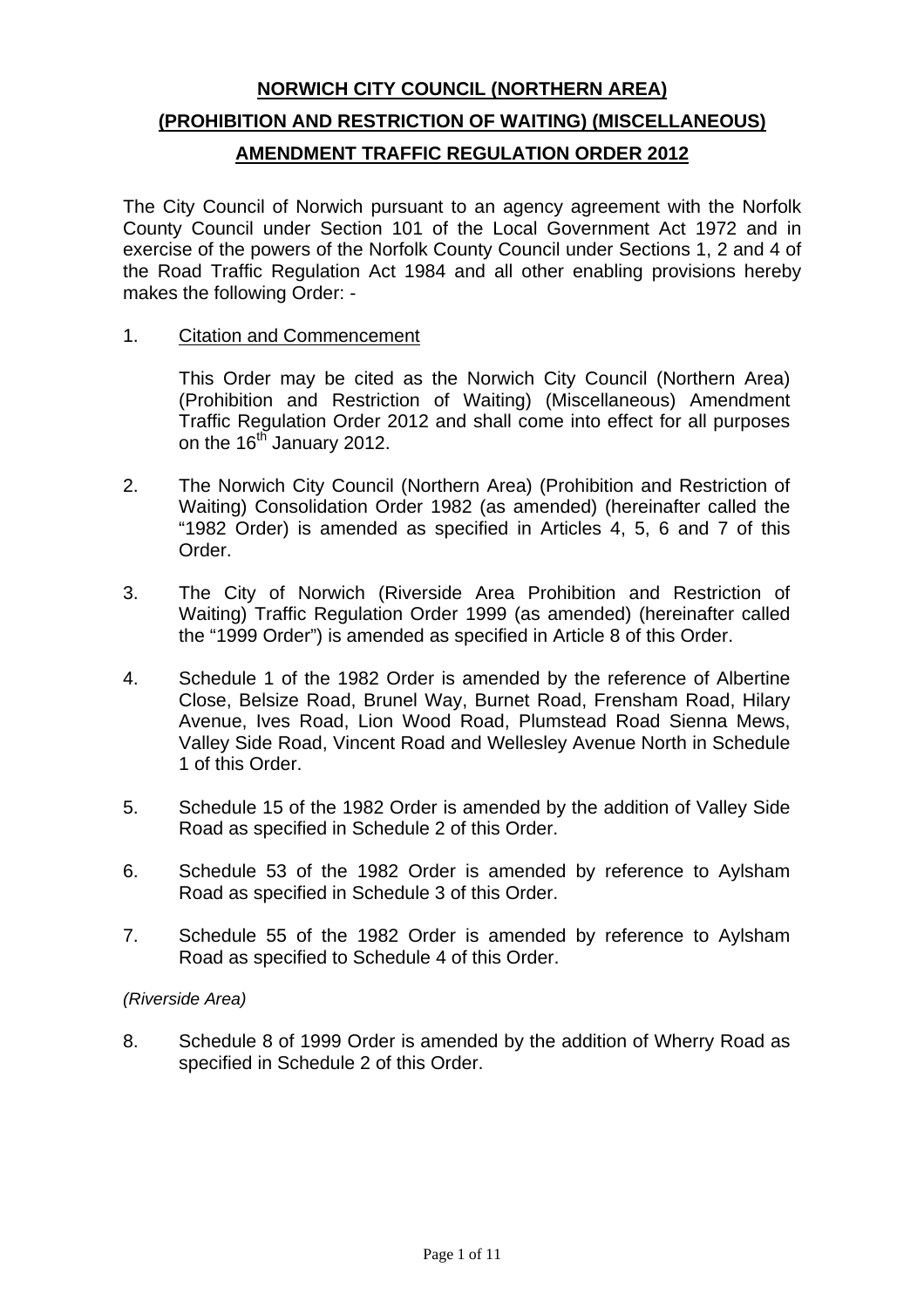## **LIST OF SCHEDULES**

| Schedule 1                | No Waiting At Any Time                    |
|---------------------------|-------------------------------------------|
|                           |                                           |
| Schedule 2                | No Loading at any time                    |
| (1982 Order Schedule 15 & |                                           |
| 1999 Order Schedule 8)    |                                           |
| Schedule 3                | Limited Waiting Parking Place, 30 Minutes |
| (1982 Order Schedule 53)  | Duration, No Return Within 1 Hour Mon-Sat |
|                           | 8am-6.30pm                                |
| Schedule 4                | No Waiting Mon-Sat 8am-6.30pm             |
| (1982 Order Schedule 55)  |                                           |
|                           |                                           |

## **SCHEDULE 1**

### **Schedule 1 No Waiting At Any Time**

## **Albertine Close** – Amended provision

*Delete the following reference:* 

| (Northern Area) | Both sides                                                                                           |
|-----------------|------------------------------------------------------------------------------------------------------|
|                 | From the boundary of Nos 1/2 Albertine Close into and<br>around the turning heads of Albertine Close |

*Insert the following reference:* 

| (Northern Area) | <b>Both sides</b>                                                                         |
|-----------------|-------------------------------------------------------------------------------------------|
|                 | From its junction with Brunel Way into and around the<br>turning heads of Albertine Close |

#### **Belsize Road – reconfirmed provision**

*Insert the following reference:* 

| (Northern Area) | <b>Both Sides</b>                                                                                                                     |
|-----------------|---------------------------------------------------------------------------------------------------------------------------------------|
|                 | From its junction with Plumstead Road to a point 7.5<br>metres south of the southern back of highway line of<br><b>Plumstead Road</b> |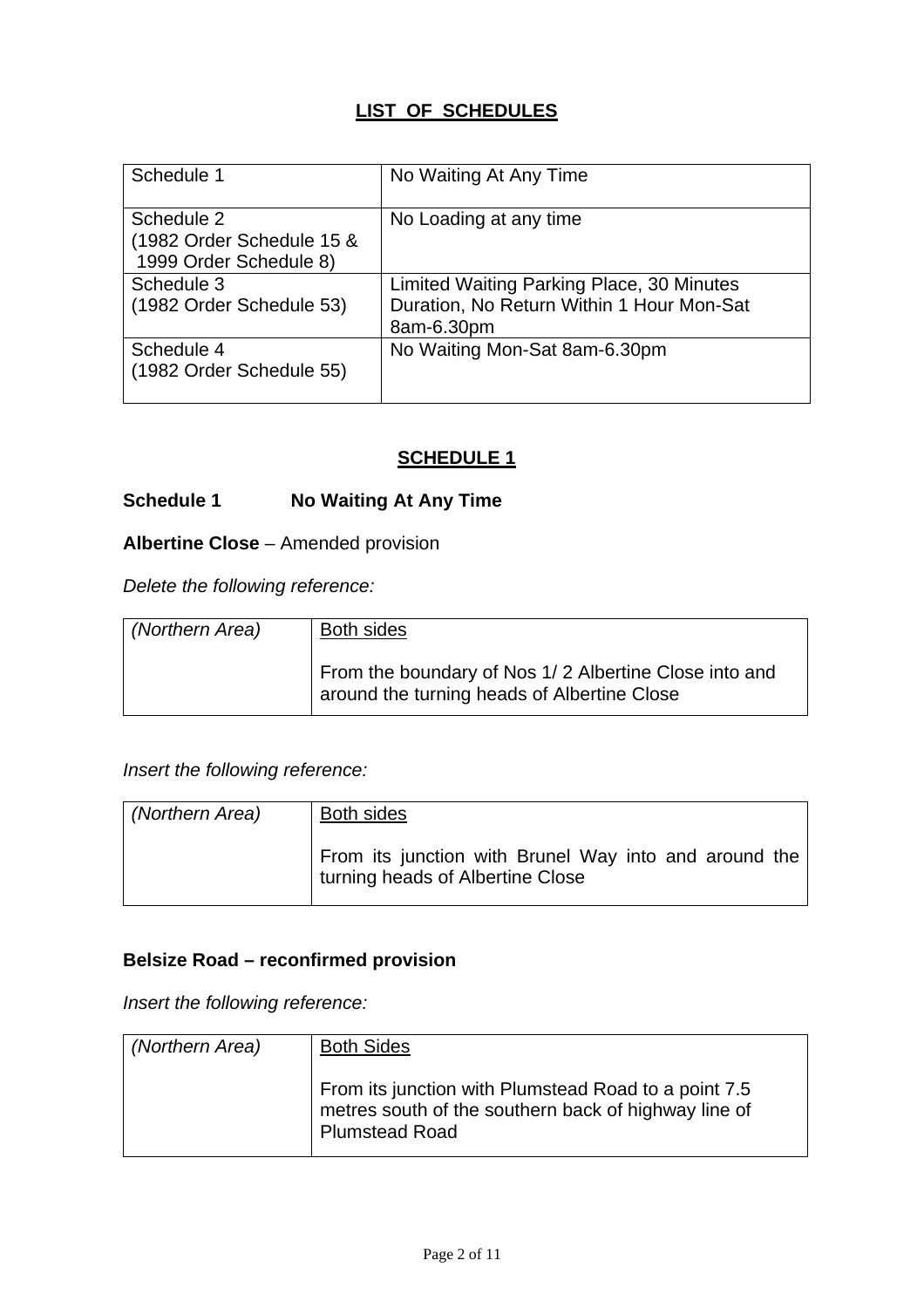## **Burnet Road** – Amended provision

*Delete the following references:* 

| (Northern Area) | <b>Both sides</b>                                                                                                                                   |
|-----------------|-----------------------------------------------------------------------------------------------------------------------------------------------------|
|                 | From a point in line with the northern building line of No. 2<br>Page Road to a point in line with the boundary of Nos. 1/2<br><b>Metcalf Close</b> |
|                 | From a point in line with the southern building line of No.<br>2 Page Road to a point in line with the northern building<br>line of No. 1 Page Road |

*Insert the following references:* 

| (Northern Area) | East side                                                                                                                                                                   |
|-----------------|-----------------------------------------------------------------------------------------------------------------------------------------------------------------------------|
|                 | From a point opposite and in line with the boundary line of<br>Nos. 1/2 Metcalf Close to a point opposite and in line with<br>the northern building line of No. 1 Page Road |
|                 | From a point opposite and in line with the boundary line of<br>Nos. 1/2 Metcalf Close to a point opposite and in line with<br>the northern building line of No. 1 Page Road |
|                 | West side                                                                                                                                                                   |
|                 | From a point in line with the northern building line of No. 2<br>Page Road to a point opposite and in line the boundary of<br>Nos. 2/3 Telford Close                        |
|                 | From a point in line with the southern building line of No.<br>2 Page Road to a point in line with the northern building<br>line of No. 1 Page Road                         |

# **Brunel Way** – amended provision

*Delete the following reference:* 

| (Northern Area) | <b>Both sides</b>                                                                                                         |
|-----------------|---------------------------------------------------------------------------------------------------------------------------|
|                 | From its junction with Frensham Road to a point 10<br>metres west of the eastern building line of No.1 Albertine<br>Close |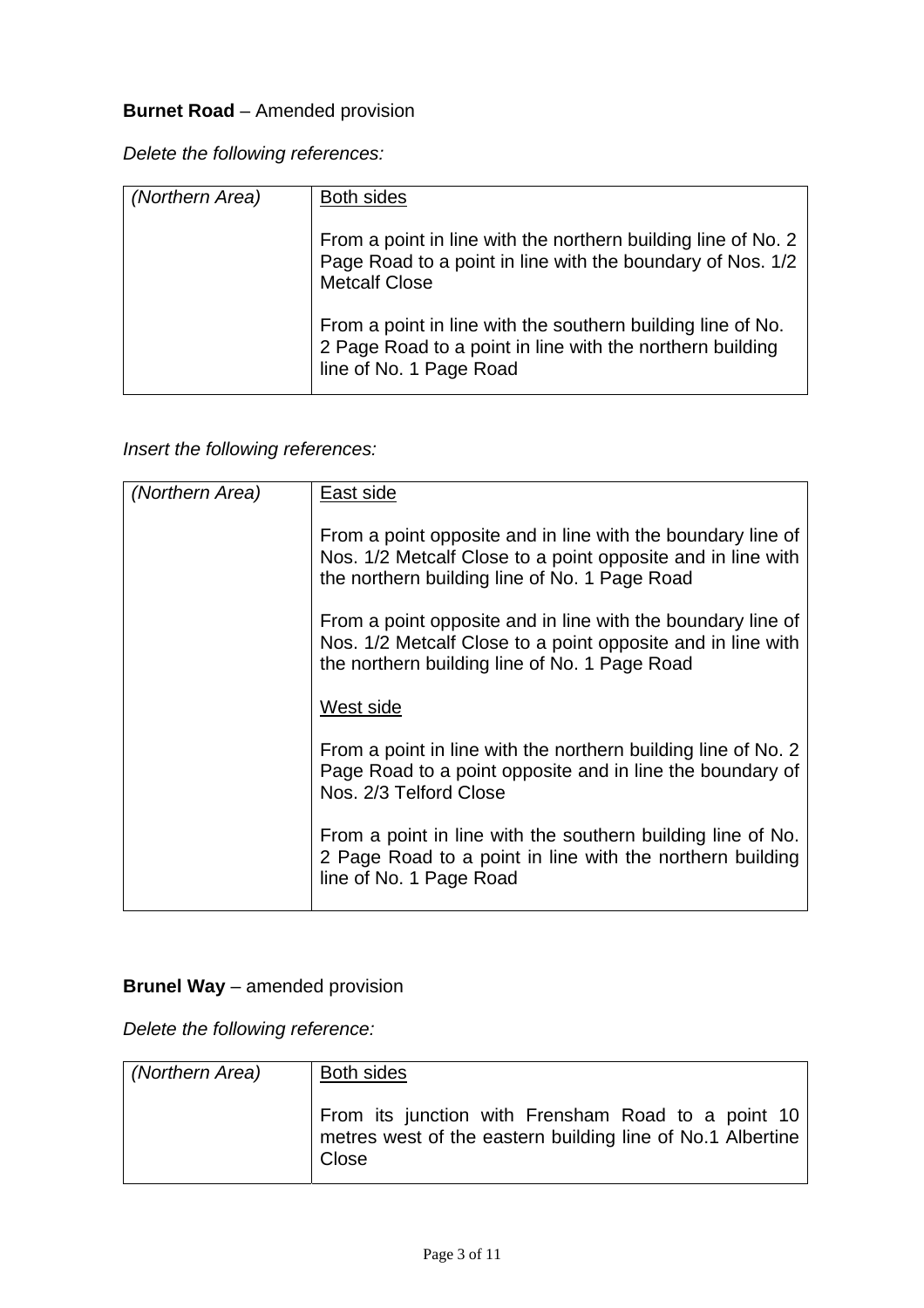| (Northern Area) | Both sides                                                                          |
|-----------------|-------------------------------------------------------------------------------------|
|                 | From its junction with Frensham Road to its junction with<br><b>Albertine Close</b> |

# **Frensham Road** – Amended provision

|  |  | Delete the following references: |
|--|--|----------------------------------|
|--|--|----------------------------------|

| (Northern Area) | Both sides                                                                                                                                                                                       |
|-----------------|--------------------------------------------------------------------------------------------------------------------------------------------------------------------------------------------------|
|                 | From a point 9 metres south of the northern building line<br>of No. 7 Frensham Road to the northern building line of<br>No. 9 Frensham Road                                                      |
|                 | From the northern building line of No. 11 Frensham Road<br>to a point 5 metres north of the southern building line of<br>No. 13 Frensham Road                                                    |
|                 | From a point 2 metres north of the northern building line<br>of Nos. 24-28 Frensham Road to a point in line with the<br>southern building line of Nos. 24-28 Frensham Road                       |
|                 | West side                                                                                                                                                                                        |
|                 | West side from a point 15.5 metres south of the southern<br>building line of No. 8 Frensham Road to a point in line<br>with the northern building line Performance House,<br><b>Barrow Close</b> |

*Insert the following references:* 

| (Northern Area) | <b>Both sides</b>                                                                                                                                                                 |
|-----------------|-----------------------------------------------------------------------------------------------------------------------------------------------------------------------------------|
|                 | From a point 9 metres south of the northern building line<br>of No. 7 Frensham                                                                                                    |
|                 | Road to a point 5 metres north of the southern building<br>line of No. 13 Frensham Road                                                                                           |
|                 | East side                                                                                                                                                                         |
|                 | From a point opposite and in line with the southern<br>building line of Nos. 24-28 Frensham Road to a point in<br>line with the southern building line of Nos. 19/21 Page<br>Road |
|                 | West side                                                                                                                                                                         |
|                 | From a point 15.5 metres south of the southern building<br>line of No. 8 Frensham Road to a point in line with the<br>southern building line of Nos. 24-28 Frensham Road          |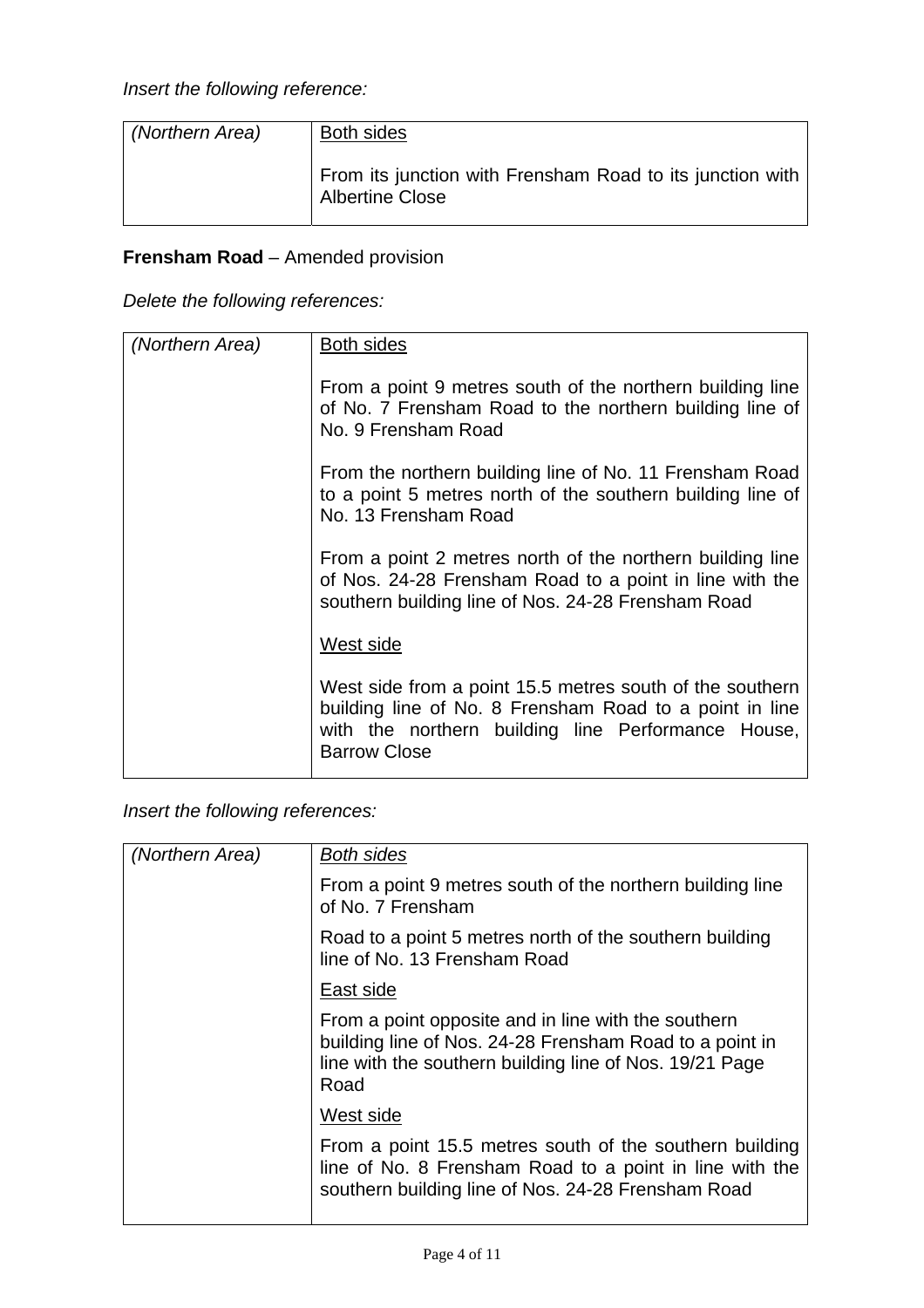# **Hilary Avenue** - reconfirmed provision

*Insert the following reference:* 

| (Northern Area) | <b>Both Sides</b>                                                                                                            |
|-----------------|------------------------------------------------------------------------------------------------------------------------------|
|                 | From its junction with Plumstead Road to a point 8 metres<br>north of the northern back of highway line of Plumstead<br>Road |

# **Ives Road** - New provision

Insert the following

| (Northern Area) | <b>Both sides</b>                                                                                                                                                                           |
|-----------------|---------------------------------------------------------------------------------------------------------------------------------------------------------------------------------------------|
|                 | From the southern building line of Nos. 28 and 29 Ives<br>Road to a point 2 metres west of the eastern building line<br>of Nos. 30 and 31 Ives Road                                         |
|                 | South side                                                                                                                                                                                  |
|                 | From a point opposite and in line with the boundary of<br>Nos. 2/3 Whitethorn Close to a point opposite and 2<br>metres north of the southern building of No. 12<br><b>Whitethorn Close</b> |

# **Lion Wood Road** – reconfirmed provision

*Insert the following reference:* 

| (Northern Area) | <b>Both Sides</b>                                                                                                                       |
|-----------------|-----------------------------------------------------------------------------------------------------------------------------------------|
|                 | From its junction with Plumstead Road a point 10 metres<br>south of the southern back of highway line of Plumstead<br>Road              |
|                 | From its junction with Britannia Road to a point in line<br>with the boundary between 65 Britannia Road and 26<br><b>Plumstead Road</b> |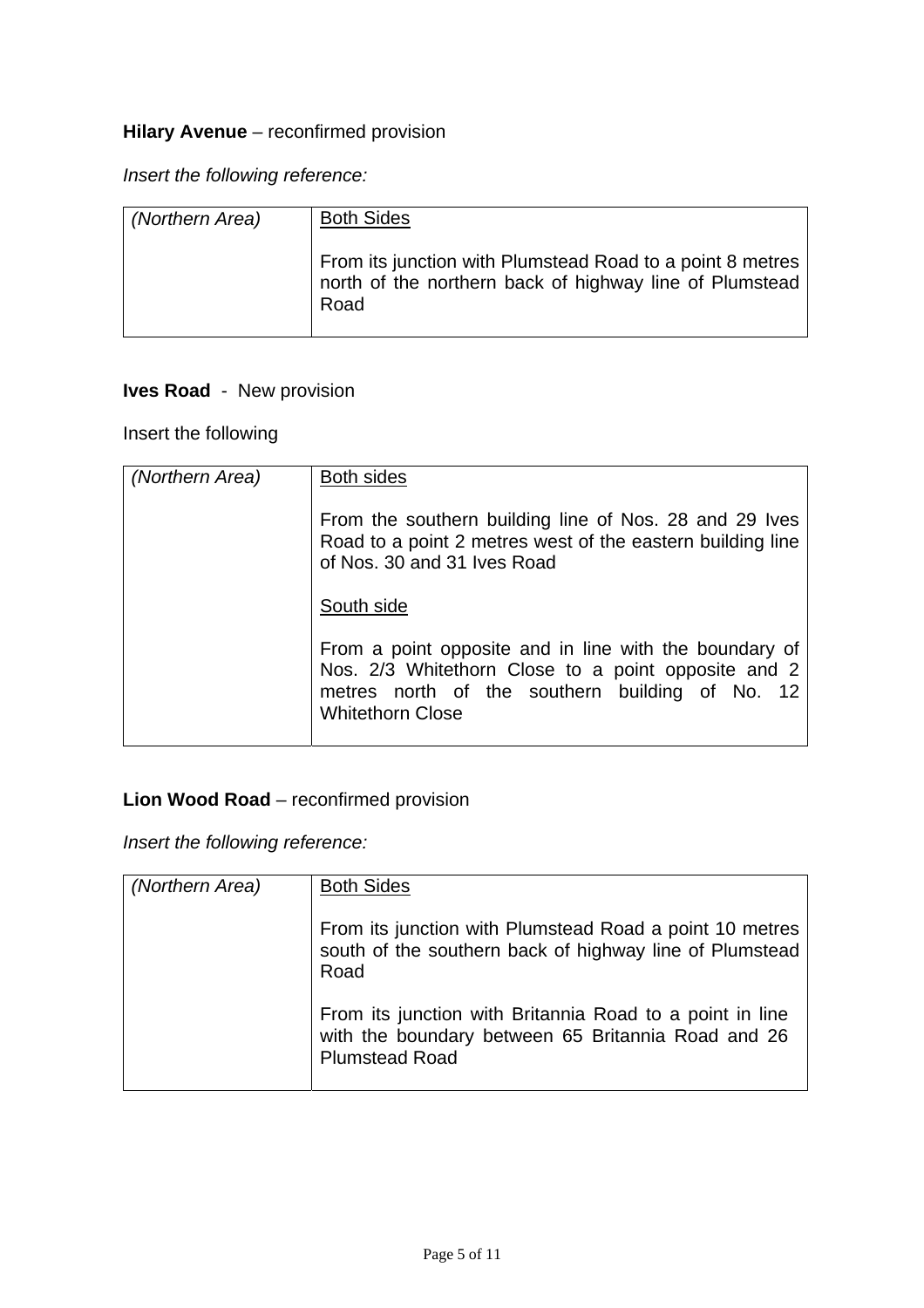# **Plumstead Road** – reconfirmed provision

*Delete the following references:* 

| (Northern Area) | <b>North Side</b>                                                                                                 |
|-----------------|-------------------------------------------------------------------------------------------------------------------|
|                 | From a point 21 metres west of its junction with Valley<br>Side Road to a point 18 metres east of that junction   |
|                 | From a point 64 metres east of its junction with Valley<br>Side Road to a point 167 metres east of that junction  |
|                 | From a point 172 metres east of its junction with Valley<br>Side Road to a point 181 metres east of that junction |
|                 | From a point 186 metres east of its junction with Valley<br>Side Road to a point 191 metres east of that junction |
|                 | From a point 196 metres east of its junction with Valley<br>Side Road to its junction with Heartsease Lane        |
|                 | South Side                                                                                                        |
|                 | From a point 33 metres west of its junction with Valley<br>Side Road to its junction with Harvey Lane             |

*Insert the following references:*

| (Northern Area) | South Side                                                                                                                                                                  |
|-----------------|-----------------------------------------------------------------------------------------------------------------------------------------------------------------------------|
|                 | From the boundary line of No. 26 Plumstead Road and<br>No. 65 Britannia Road to its junction with Britannia Road                                                            |
|                 | <b>Both Sides</b>                                                                                                                                                           |
|                 | From a point 3.5 metres north-east of the boundary line<br>of Nos. 29/31 Plumstead Road to a point 1 metre north-<br>east of the boundary line of Nos. 46/48 Plumstead Road |
|                 | North-west Side                                                                                                                                                             |
|                 | From the boundary of Nos. 57/59 Plumstead Road for a<br>distance of 26.5 metres in a south-westerly direction                                                               |
|                 | From a point opposite the boundary of Nos.80/82<br>Plumstead Road to a point opposite and 12 metres<br>south-west of the boundary of Nos.88/90 Plumstead<br>Road            |
|                 | From a point opposite the boundary of Nos.96/98<br>Plumstead Road to a point 5 metres south-west of the<br>boundary of Nos. 93/95 Plumstead Road                            |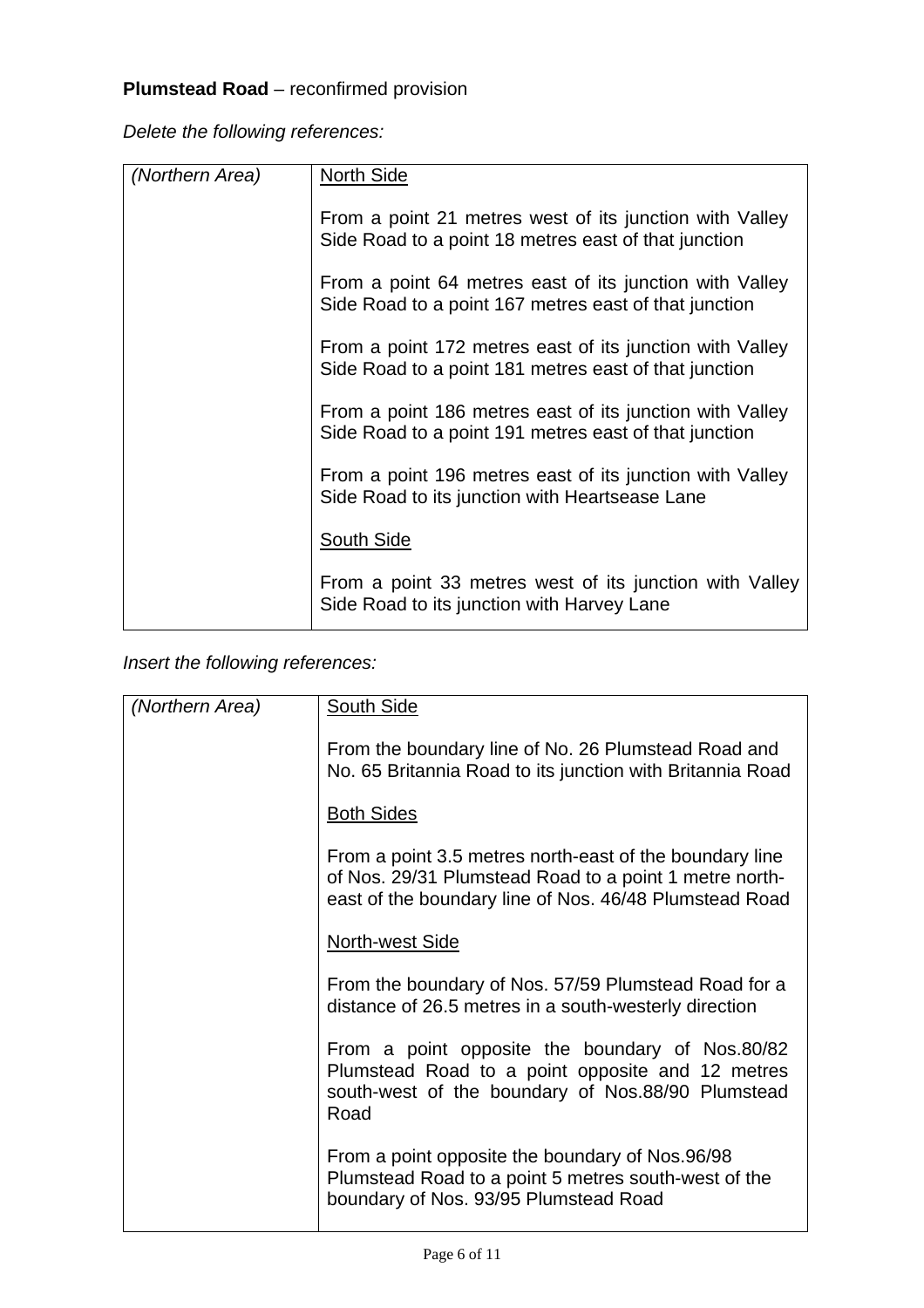| (Northern Area) | North-west Side                                                                                                                                                     |
|-----------------|---------------------------------------------------------------------------------------------------------------------------------------------------------------------|
|                 | From a point opposite and 5 metres north-east of the<br>boundary of Nos.114/116 Plumstead Road to a point<br>opposite the boundary of Nos.124/126 Plumstead Road    |
|                 | From the boundary of Nos. 125/127 Plumstead Road to<br>the boundary of Nos. 109/119 Plumstead Road                                                                  |
|                 | From a point opposite the boundary of Nos. 162/164<br>Plumstead Road to a point opposite and 5 metres south-<br>west of the boundary of Nos. 150/152 Plumstead Road |
|                 | From a point opposite the boundary of Nos. 170/172<br>Plumstead Road for a distance of 21 metres in a north-<br>easterly direction                                  |
|                 | From a point 2 metres south-west of the north eastern<br>building line of No. 201 Plumstead Road for a distance of<br>5 metres in a north-easterly direction        |
|                 | From a point 7 metres south-west of the north eastern<br>building line of No. 201 Plumstead Road for a distance of<br>9 metres in a south-westerly direction        |
|                 | From a point 2 metres north-east of the boundary Nos.<br>197/199 Plumstead Road to a point 5 metres south-west<br>of the boundary Nos. 197/199 Plumstead Road       |
|                 | From its junction with Heartsease Lane to a point 8<br>metres north-east of the boundary of Nos. 201/203<br><b>Plumstead Road</b>                                   |
|                 | <b>South-east Side</b>                                                                                                                                              |
|                 | From a point 2.5 metres north-east of the boundary line<br>of Nos. 52/54 Plumstead Road to the boundary of Nos.<br>64/66 Plumstead Road                             |
|                 | From the boundary of Nos.80/82 Plumstead Road to a<br>point 3 metres south-west of the boundary of Nos.88/90<br><b>Plumstead Road</b>                               |
|                 | From the boundary of Nos.96/98 Plumstead Road to the<br>boundary of Nos.108/110 Plumstead Road                                                                      |
|                 | From a point the boundary of Nos. 114/116 Plumstead<br>Road to a point 4.5 metres north-east of the boundary of<br>Nos. 118/120 Plumstead Road                      |
|                 | From the boundary of Nos. 124/126 Plumstead Road for<br>a distance of 4.5 metres in a south-westerly direction                                                      |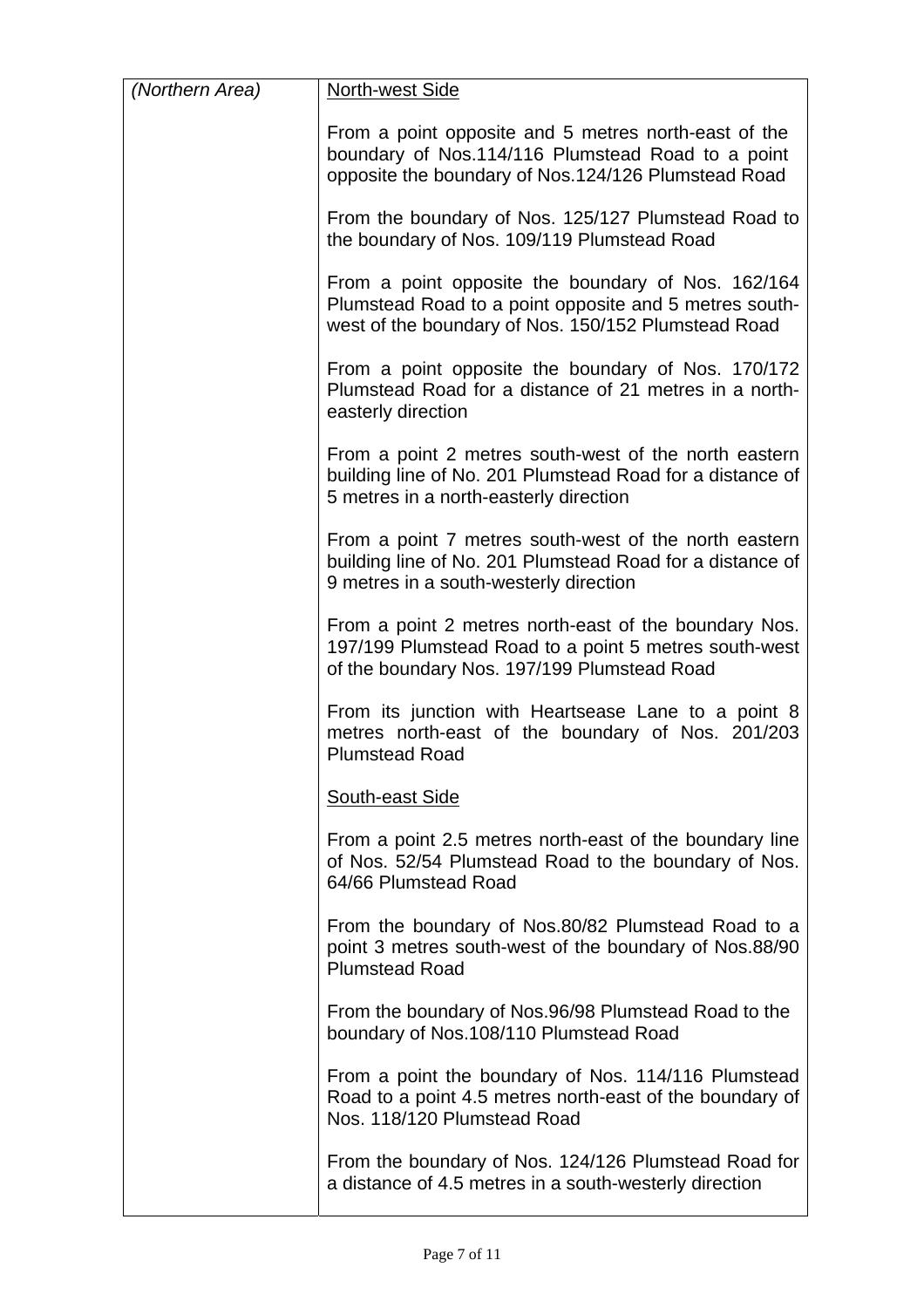| (Northern Area) | South-east Side                                                                                                                                                                      |
|-----------------|--------------------------------------------------------------------------------------------------------------------------------------------------------------------------------------|
|                 | From the boundary of Nos. 130/132 Plumstead Road to a point<br>7 metres north-east of the north-eastern boundary of No. 172a<br><b>Plumstead Road</b>                                |
|                 | From a point 5 metres south-west of the north-eastern building<br>line of Aldi supermarket, Plumstead Road for a distance of 28<br>metres in a north-easterly direction              |
|                 | From from a point opposite and 1 metre south-west of the<br>south-western building line of No. 205 Plumstead Road to a<br>point opposite the boundary of Nos. 215/217 Plumstead Road |

# **Sienna Mews** – reconfirmed provision

*Insert the following reference:* 

| (Northern Area) | <b>Both Sides</b>                                                                                                                     |
|-----------------|---------------------------------------------------------------------------------------------------------------------------------------|
|                 | From its junction with Plumstead Road to a point 7.5<br>metres north of the northern back of highway line of<br><b>Plumstead Road</b> |

# **Valley Side Road** – Amended provision

*Delete the following references:* 

| (Northern Area) | East side                                                                                                                                                                          |
|-----------------|------------------------------------------------------------------------------------------------------------------------------------------------------------------------------------|
|                 | From a point 25 metres north of the boundary of No. 163<br>Plumstead Road and No. 2 Valley Side Road to a point<br>opposite the boundary line between Nos. 2/4 Valley Side<br>Road |
|                 | From a point 15 metres south of the boundary of No. 163<br>Plumstead Road and No. 2 Valley Side Road to a point<br>10 metres north of that boundary                                |
|                 | West side                                                                                                                                                                          |
|                 | From its junction with Plumstead Road to a point in line<br>with the boundary line between Nos. 3/5 Valley Side<br>Road, north of that junction                                    |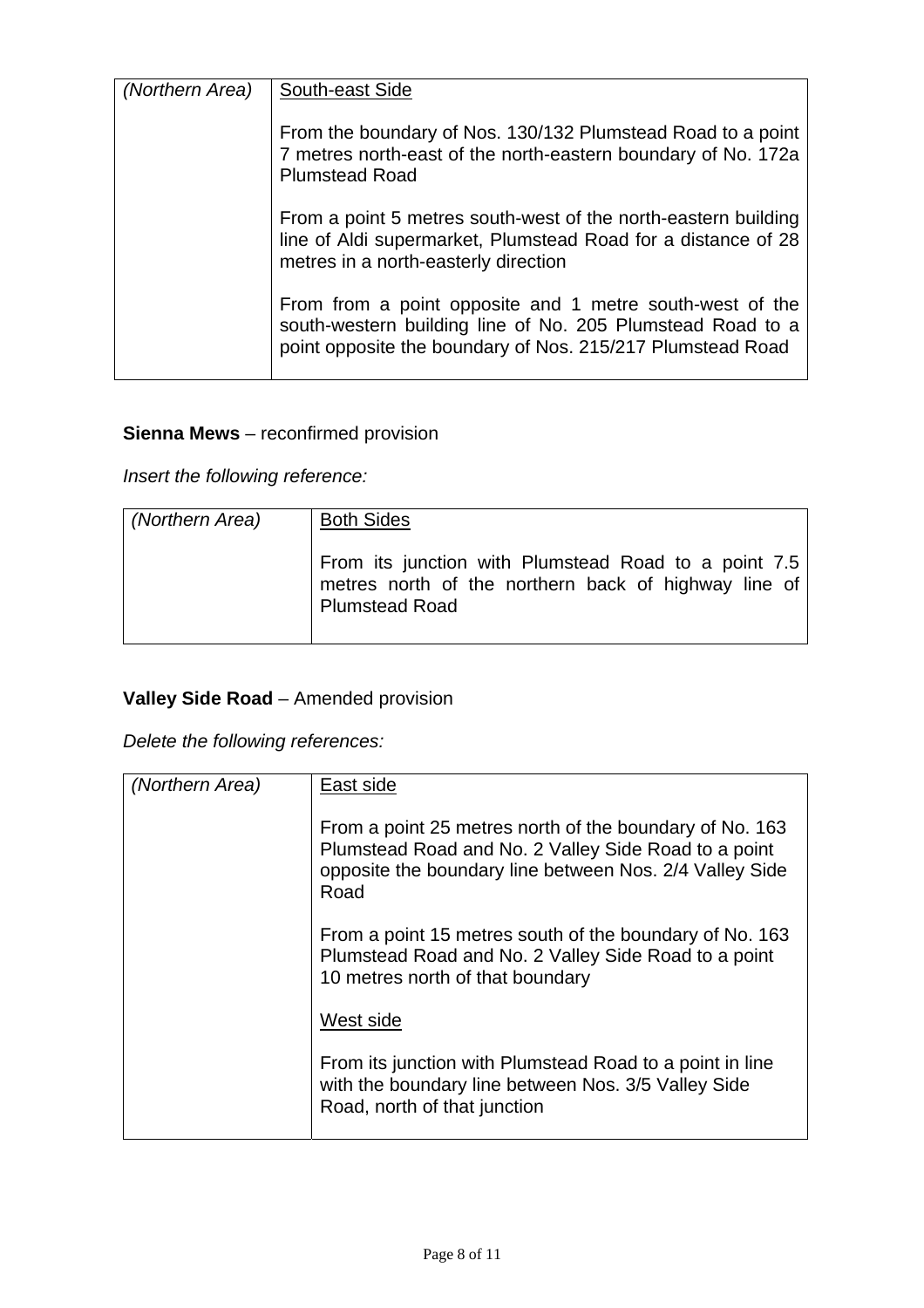| (Northern Area) | South and East side                                                                                                                                                                                  |
|-----------------|------------------------------------------------------------------------------------------------------------------------------------------------------------------------------------------------------|
|                 | From a point 25 metres north of the boundary of No. 163<br>Plumstead Road and No. 2 Valley Side Road to a point<br>opposite and 4 metres east of the boundary of Nos. 3/5<br><b>Valley Side Road</b> |
|                 | From a point 15 metres south of the boundary of No. 163<br>Plumstead Road and No. 2 Valley Side Road to a point<br>10 metres north of that boundary                                                  |
|                 | North and West sides                                                                                                                                                                                 |
|                 | From its junction with Plumstead Road to a point 4 metres<br>east of the boundary of Nos. 3/5 Valley Side Road                                                                                       |

# **Vincent Road** – reconfirmed provision

*Insert the following reference:* 

| (Northern Area) | <b>Both Sides</b>                                                                                                                     |
|-----------------|---------------------------------------------------------------------------------------------------------------------------------------|
|                 | From its junction with Plumstead Road to a point 8.5<br>metres north of the northern back of highway line of<br><b>Plumstead Road</b> |

# **Wellesley Avenue North** – reconfirmed provision

*Insert the following provision* 

| (Northern Area) | East Side                                                                                                                            |
|-----------------|--------------------------------------------------------------------------------------------------------------------------------------|
|                 | From its junction with Plumstead Road to a point 11<br>metres south of the southern back of highway line of<br><b>Plumstead Road</b> |
|                 | <b>West Side</b>                                                                                                                     |
|                 | From its junction with Plumstead Road a point 14 metres<br>south of the southern back of highway line of Plumstead<br>Road           |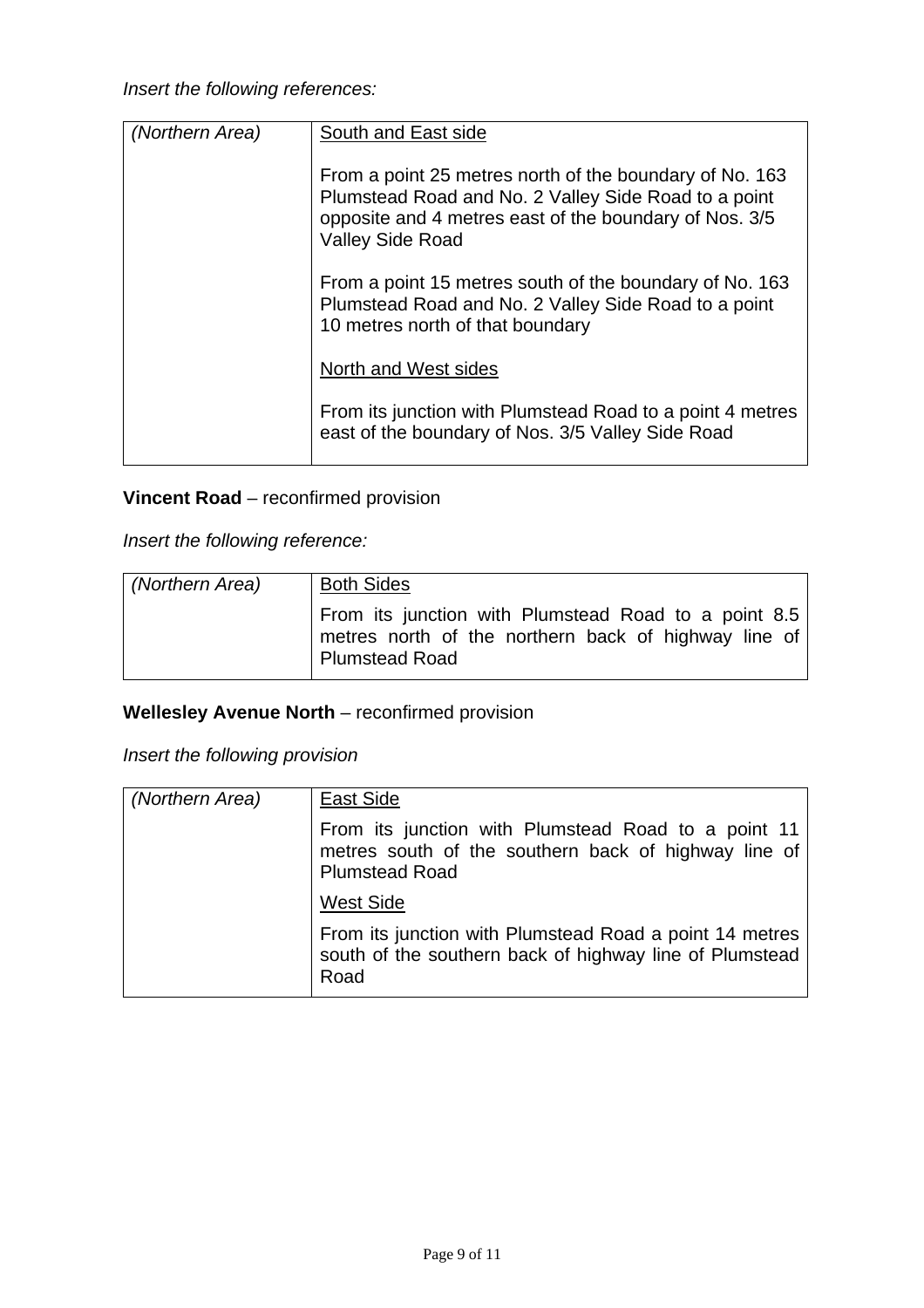## **SCHEDULE 2**

Schedule 15 of 1982 Order **No Loading At Any Time** & Schedule 8 of 1999 Order

## **Valley Side Road –** Amended provision

*Delete the following reference:* 

| (Northern Area) | West side                                                                                                                                           |
|-----------------|-----------------------------------------------------------------------------------------------------------------------------------------------------|
|                 | From a point 15 metres south of the boundary of No. 163<br>Plumstead Road and No. 2 Valley Side Road to a point<br>10 metres north of that boundary |

*Insert the following reference:* 

| (Northern Area) | East side                                                                                                                                                                   |
|-----------------|-----------------------------------------------------------------------------------------------------------------------------------------------------------------------------|
|                 | From a point 15 metres south of the boundary of No. 163<br>Plumstead Road and No. 2 Valley Side Road to a point<br>10 metres north of that boundary                         |
|                 | West side                                                                                                                                                                   |
|                 | From a point 3 metres north of the northern building line<br>of No. 2 Valley Side Road to a point 2 metres south of the<br>southern building line of No. 163 Plumstead Road |

### **Wherry Road –** Amended provision

*Delete the following references:* 

| (Riverside) | <b>South West Side</b>                                                                    |
|-------------|-------------------------------------------------------------------------------------------|
|             | From its southern junction with Koblenz Avenue north-<br>westwards for a distance of 350m |
|             | North East Side                                                                           |
|             | From its southern junction with Koblenz Avenue north-<br>westwards for a distance of 350m |

*Insert the following reference:* 

| (Riverside) | Both sides                                                                                                                                              |
|-------------|---------------------------------------------------------------------------------------------------------------------------------------------------------|
|             | From its junction with Koblenz Avenue to a point 8.5<br>metres north-west of the south-eastern building line of<br>Nos. 1 to 55 Sidestrand, Wherry Road |